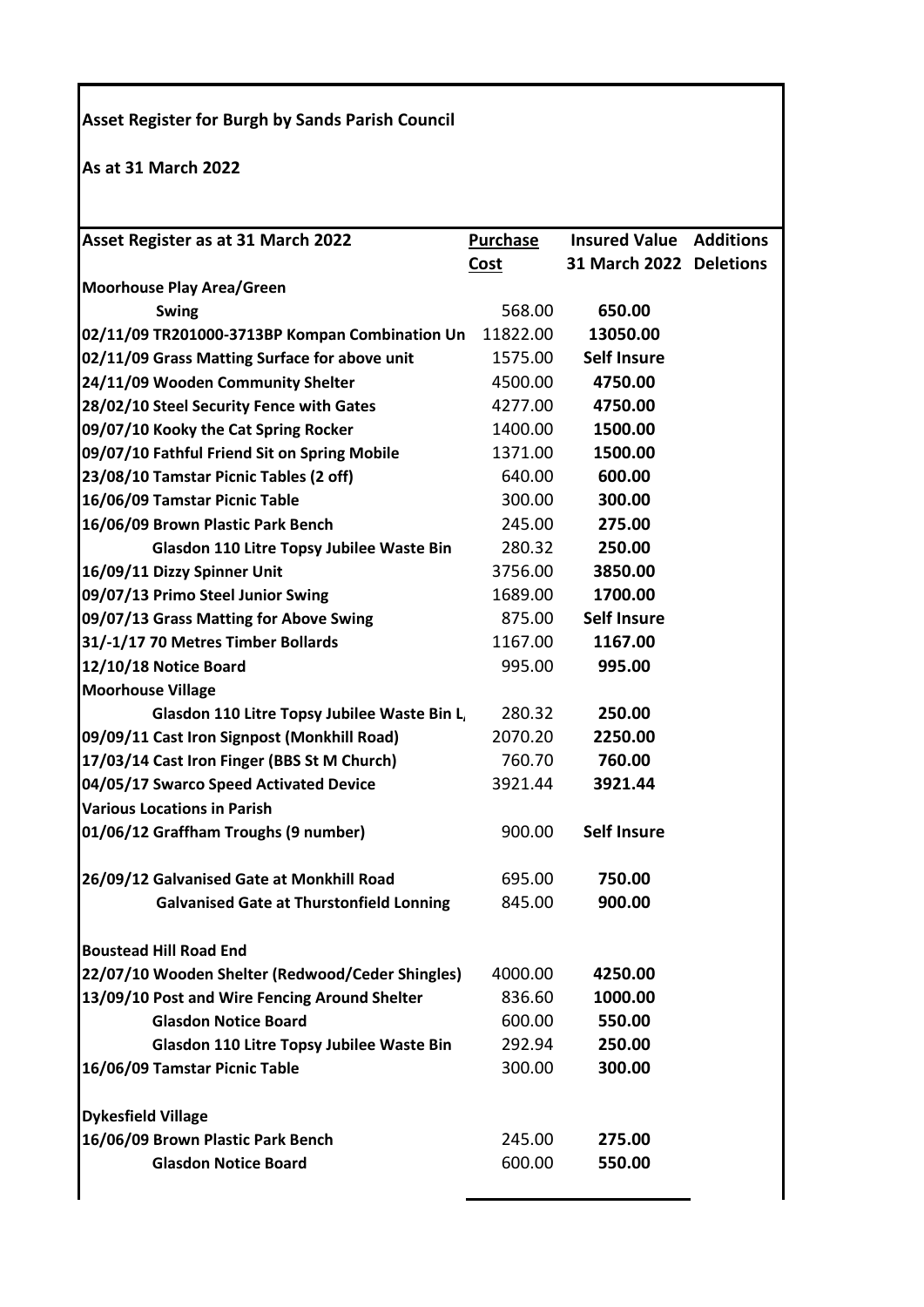**Asset Register for Burgh by Sands Parish Council**

**As at 31 March 2022**

| 51807.52 | 51343.44           |                 |
|----------|--------------------|-----------------|
|          |                    |                 |
| 600.00   | 550.00             |                 |
| 292.94   | 250.00             |                 |
| 292.94   | 250.00             |                 |
| 275.00   | 275.00             |                 |
| 275.00   | 275.00             |                 |
| 674.69   | 674.69             |                 |
|          |                    |                 |
| 17162.00 | 20100.00           |                 |
| 1443.00  | 1700.00            |                 |
| 601.00   | 700.00             |                 |
| 963.00   | 1150.00            |                 |
| 2753.00  | <b>Self Insure</b> |                 |
| 766.00   | 900.00             |                 |
| 4190.00  | 4200.00            | <b>Addition</b> |
| 2770.00  | 2800.00            | <b>Addition</b> |
| 1180.00  | 1200.00            | <b>Addition</b> |
| 142.69   | 150.00             | <b>Addition</b> |
| 199.00   | 199.00             |                 |
| 1059.00  | <b>Self Insure</b> |                 |
| 4004.00  | 4000.00            |                 |
| 2580.00  | <b>Self Insure</b> |                 |
| 364.00   | 300.00             |                 |
| 1136.00  | 1100.00            |                 |
| 4890.00  | 5800.00            |                 |
| 1165.00  | 1150.00            |                 |
| 1767.25  | 1800.00            |                 |
| 175.00   | <b>Self Insure</b> |                 |
| 2015.00  | 2000.00            |                 |
| 1654.80  | 1655.00            |                 |
| 833.00   | 833.00             |                 |
|          |                    |                 |